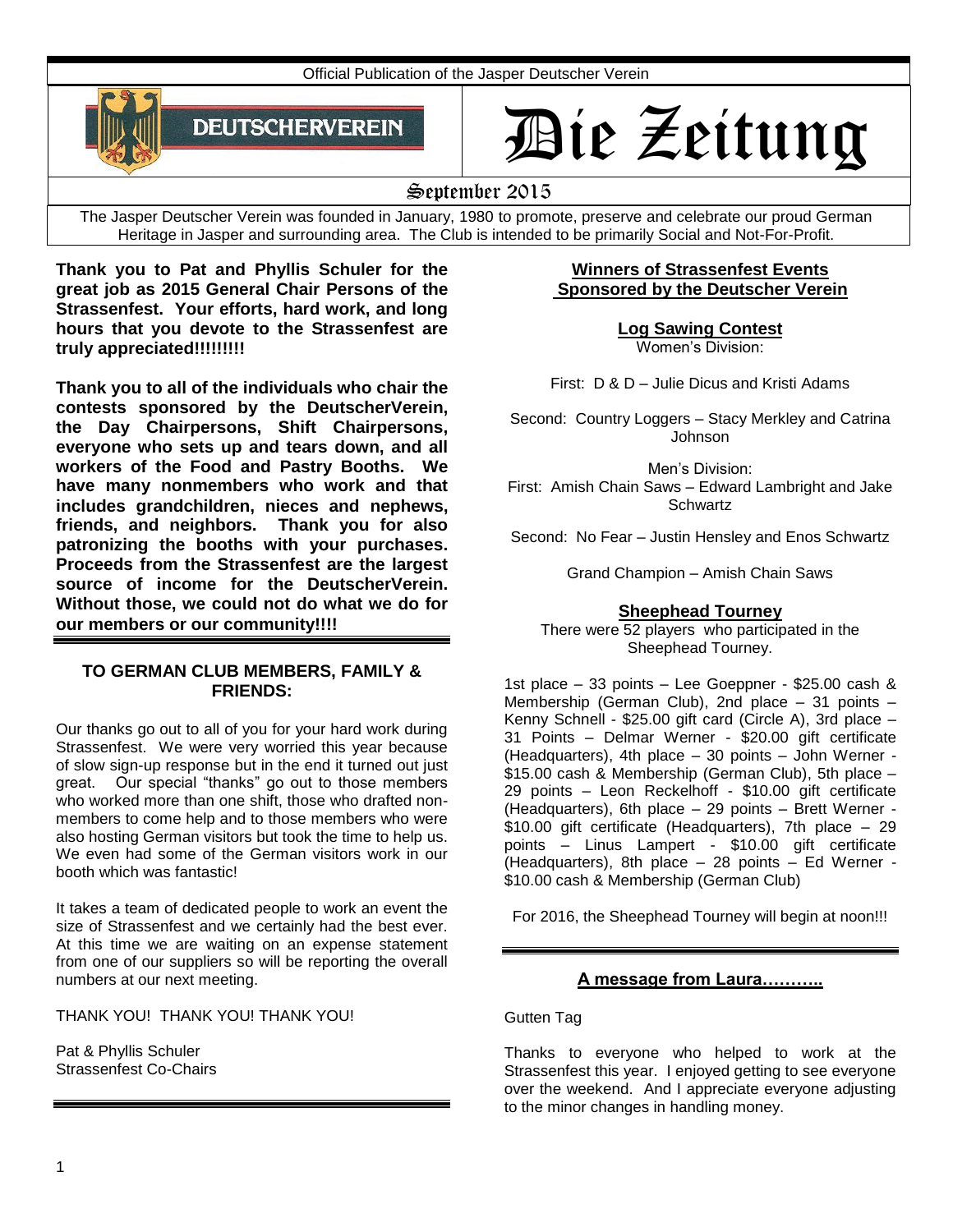The Strassenfest Gross sales were very strong. I have not received all of the bills from the weekend. But am expecting some nice income for the year. Everyone's hard work for the week will allow us to provide support for many of the German Heritage projects the Deutscher Verein supports each year.

Thanks again to everyone

Laura Grammer **Treasurer** 

#### **Message from Mike……………….**

Thanks to all who worked and brought guest workers to man our Strassenfest booths. With great weather bringing out big crowds, out booths recorded another year with strong sales.

We had another nice turn out for the Log Sawing Contest on Thursday night and for the Sheephead tourney on Saturday afternoon. A special thanks to Werner Sawmill for all you do for the log sawing and to Linda and Tony Schroering for running the Sheephead contest.

Thank Sandy Wehr and 6 students, Bryce Siegel, Luke Fleck, Thomas Peters, Kade Nicholson, Carolyn Keaton, and Caitlen Mann, who provided us with a program about their trip to Germany this summer for our picnic. With stories of fun times and new experiences, we had a few laughs and were able to see how the next generation is beginning to embrace its German Heritage. For 2016, our picnic will be on September 10.

This fall we have a number of extra events scheduled including trips to wineries and trips to German Fests at Louisville in September and Owensboro on October 3rd. If you would like to be included in the email list to be notified of these events, please contact Ann Ackerman, [ann@ackoil.com.](mailto:ann@ackoil.com) We will also post these events on the German Club Facebook page.

Remember to get your reservation in for the German Heritage Award Dinner to be held at Klubhaus 61 on October 6<sup>th</sup>.

Our next meeting will be on Thursday November 19 at the Moose Lodge. This is our annual Auction meeting to raise funds for students preparing for the next German trip. Hopefully you already have an idea for a donation for the auction.

Please save the date of Thursday December 17 for the Christmas meeting.

Mike Ackerman,

President

#### **Sommer Picknick**

The Jasper Deutscher Verein had its summer picnic on Saturday, August 15 at the Jasper Outdoor Recreation Club. There were 100 members and guests in attendance. The menu consisted of pulled pork made by Barb Schmitt, and grilled chicken breasts and hamburgers grilled by Cliff Howard and Aaron Rasche .Sides were furnished by the members. The picnic committee was Barb Schmitt, Pam Howard, Cliff Howard, Mike and Ann Ackerman and Bridgette Bartley.

President Mike Ackerman opened the meeting by welcoming members and guests and thanking them for a job well done at the Strassenfest. Again the food and pastry booths were a success. He led in the Pledge of Allegiance. Father Don Ackerman led us in prayer before the meal.

After the meal, Mike announced the time and place for the German Heritage Award Dinner which will be on Tuesday, Oct 6th at KlubHaus61. Doors will open at 6:00 pm. Dinner and Program will begin at 6:30. The cost is \$15 per person. You can make reservations by calling Patti Goepfrich at 812-482-4821. Reservations are due on Sept. 28<sup>th</sup>. The 17<sup>th</sup> annual German Heritage Award will be presented. The program will be presented by Duane Busick on German Heritage in Dubois County. German American will again be the financial sponsor of the German Heritage Essay Contest open to all seniors in the 4 county high schools. The winners will read their essays.

The program for the evening was Sandy Wehr and a few of the German Exchange Students that told of their experiences while in Germany .

Mike thanked everyone for their hard work before, during and after the Strassenfest. Because of that hard work we had another successful year.

Winners of door prizes were Aaron Rasche, Fred Hollinden, Rich Weyer, Connie Jarboe, Delli Keusch, Pam Howard, Marilyn Brames, Art Kapp, Gary Egler, Marlene Seger, and Barb Schmitt.

Kids door prizes were won by Eli Rasche, Jackson Bohnert, Xavier Rasche, Grace Bartley, Bennett Rasche, and Bri Wiseman.

Special prizes were won by Rita Rasche and Connie Jarboe.

The next meeting will be the Auction for the German Exchange Students which will be held on Thursday, November 19<sup>th</sup> at the Moose Lodge. Doors open at 6:00. Meeting starts at 6:30 pm. Everyone is encouraged to bring an item or two to donate for the auction. Previous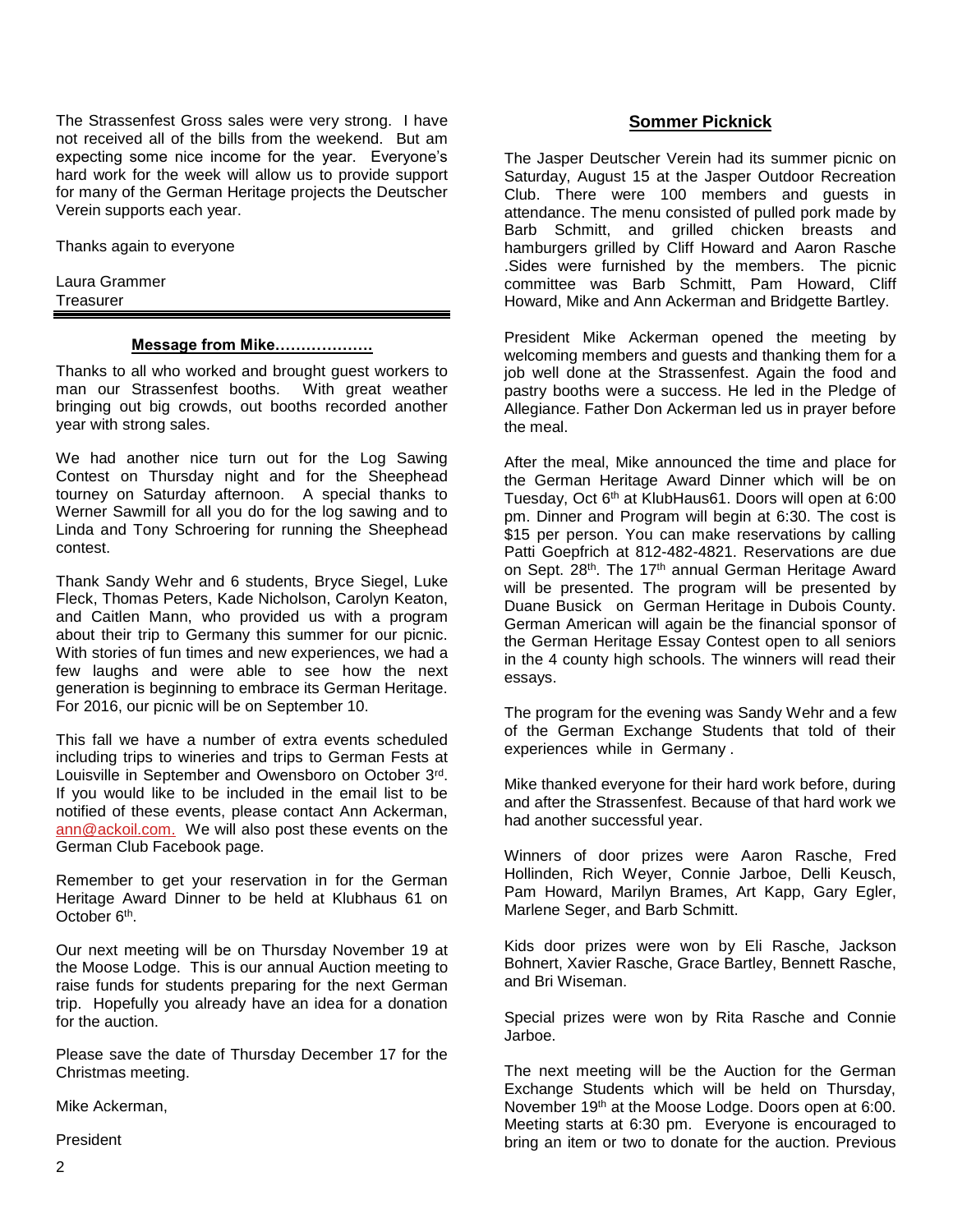items that were donated were homemade cookies, cakes, candy, pies, Thanksgiving and Christmas items, handmade items, wine, gift baskets, gift certificates, etc. Feel free to ask friends and family members to come and enjoy the fun!!

December meeting will be Thursday December 17 at the Moose Lodge. Doors will open at 6:00 pm and meeting will begin at 6:30 pm. More info will be at the November meeting.

Submitted by

Barb Schmitt, **Secretary** 

# **Upcoming Events – Mark Your Calendars**

#### **September**

**Bier Verkosters** – Monday, September 21, at 7:30pm at the Schnitz Brewery

#### **Oktober**

**OCCtoberfes**t – Owensboro Convention Center, 501 W 2<sup>nd</sup> Street, Owensboro – Indoor Event Brats, Beer, and Music- \$6.00 cover Dean Dennis GM of Owensboro Convention Center is seeking Polka Dancers

German American Day Celebration - Oktober 6<sup>th</sup> at KlubHaus61. Doors open at 6:00pm – Dinner and Program at 6:30pm. Cost is \$15.00 – Reservations are due to Patti Goepfrich at 812-482-4821 by September 28th .

#### **Saturday, October 17** –

Trip to Mystique winery, 13000 N Co Rd 150 W, Lynnville www.**mystique**[wine.com/](http://www.mystiquewine.com/) (phn 812-922- 5612) This is their 3rd anniversary celebration Music by the Honey Vines

**Bier Verkosters** – Monday, October 19, at 7:30pm at the Schnitz Brewery

#### **November**

# **Annual Auction benefitting the JHS German**

**Exchange Program –** Thursday, November 19, At the Jasper Moose Lodge – Doors open at 6:00pm Meeting at 6:30pm.

#### **Dezember**

**Christmas Dinner** – Thursday, December 17, at the Jasper Moose Lodge – Doors open at 6:00pm. Meeting at 6:30pm.

# **2016 – September 10, 2016 – Summer Picnic**

Laura Grammer is looking to purchase a size 16 dirndl. Please contact Laura at 812-630-7244 or [lagrammer@psci.net](mailto:lagrammer@psci.net) if you have one for sale.

#### **Bier Verkoster**

The Beer Taster's Club (Bier Verkoster) met at Schnitz Brewery on August 17, at 7:30. Twenty people participated in the Beer Tasting event. A blind flight of 5 beers was prepared by Wayne Patmore. Each person was given a list of possible beers and tried to identify each beer.

Best of Flight was selected. Without knowing the name of the beer, the group voted on their favorite beer in the flight. And the club provided one "Best of Flight" free beer to each person who attended.

Bier Meister Wayne then unveiled the names of each beer. And those who had correctly named the most beers correct were crowned the Beer Masters.

The Ein Prosit song was learned and the group toasted the Beer Masters of the night.

The group was broke into 3 groups for a hilarious game of Beer Pictionary.

All winners for the night were written on the air vent in the Schnitz Brewery. Stop by and see the winners names. The meeting was adjourned at 9:30pm.

The September Bier Verkosters meeting will again be a private party at the Schnitz Brewery on September 21, at 7:30pm. Anyone is welcome to attend.

Winners for August:

Best of Flight for August Bier Verkoster – Bell's Porter

Beer Masters for August Bier Verkosters Lindsey Mendel Kaine Seitz Trey Russel

> Beer Pictionary Winners Bob Bleemel Morgan Sanders Logan Grammer Ryan Grammer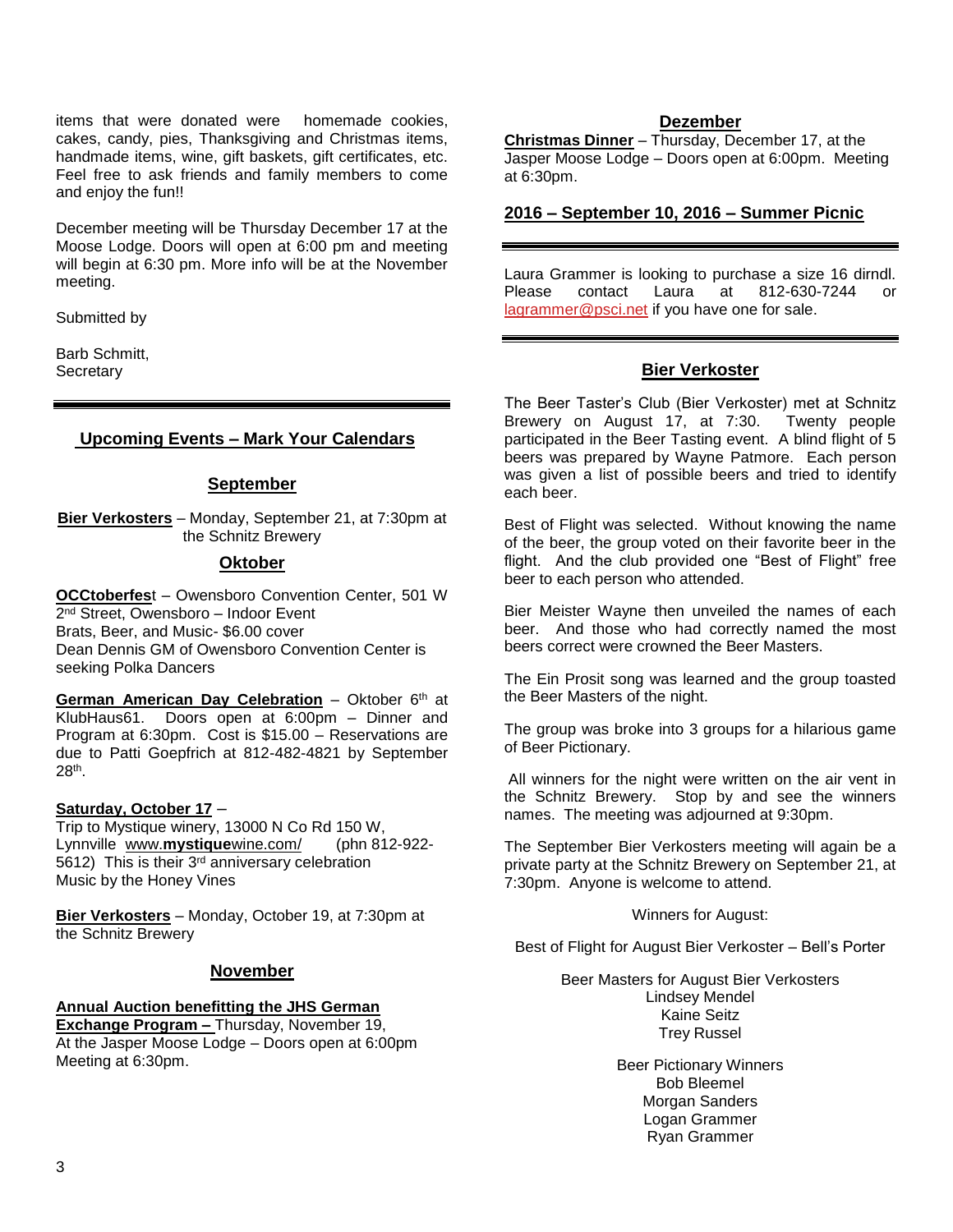# **German Heritage Day Program and German Heritage Award**

The 17th annual German American Day Program will be held on Tuesday, October 6th, at KlubHaus61. Social hour begins at 6:00 pm with the Program beginning at 6:30 pm. The seventeenth annual German Heritage Award will be presented.

Past recipients of the German Heritage Award are the late Mary Jo Meuser, the late Claude and Martina Eckert, Dave Buehler, the late Linus and Sally Lechner, Joe and Irene C. Eckerle, Danny and Linda Wehr, Leo and the late Lora Lou Eckerle, the late Lowell and Joan Glendening, Dave and Janet Kluemper, Rafe and Phyllis Ackerman, Vic and Monica Knies, Gary and Rita Egler, Patti Goepfrich, Larry and Betty Hanselman, Ron and Dellie Keusch, and Jim and Rita Corn.

Our program will be presented by Duane Busick on German Heritage in Dubois County.

German American will again be the financial sponsor of the German Heritage Essay Contest open to all seniors in the four county high schools.

Cost is \$15.00 and reservations may be made by calling Patti Goepfrich at 812-482-4821 by September 28<sup>th</sup>.



31 Individuals from Jasper and surrounding areas toured Germany, France, Switzerland, and Austria and attended the 2015 Schnecke Fescht in Pfaffenweiler.

# **Address Changes for Newsletters – Also for "Snowbirds" With Temporary Address Change**

Would all members who are going to be gone for any period of time, please notify Patti Goepfrich at P. O. Box 15, Jasper, IN 47547-0015 or call her at 812-482-4821 with your new address so we can forward your newsletter to you. This keeps us from having to pay double postage and assures you to receive all newsletters while you are away from home. Having your mail forwarded while you are gone will not work, simply because of the "Return Service Requested" stamped on our newsletter. This is stamped to let us know when someone has moved. The Post Office informs us of new addresses if you have permanently moved.

# **The JHS German Exchange Students along with Sandy Wehr and Josh Dodd kept a "diary-blog" during their visit to Germany in June, 2015. Enjoy!!!!!!!!!!**

Sunday, May 31, 2015 Chillin' We're on our way! Sitting in Louisville chilling until our flight to Newark. Let the adventure begin. Senora

#### Monday June 1st 2015

We arrived in Berlin at 10:30 am. This was later than we expected because of a delay with out flight from Newark. When we arrived we were taken to the the hostile. Then we headed to lunch which was very good. After lunch we returned to the hostel for a little break. Then we went and toured Berlin. We saw the Kaiser Wilhelm Memorial Church, a statue of Neptune, Fernsehturm tower and many other things. We ate supper at a restaurant called Alex. Then we finished the day by going to a mall. Luke

# Tuesday,June 2nd, 2015

So, today is Tuesday. We got up and touring at around 9 o'clock. We took the train to different stations until we got to the checkpoint Charlie museum. We went to the remaining section of the Berlin wall, and saw the museum information by it. We went to the Potsdammer Platz, where there was a mall and many restaurants. I went with some of the others to McDonald's, which was different than here. We walked around the rest of the city and saw the government buildings, and then to a dungeon tour that was like a haunted house with actors and sets and special effects. We had enough time after the tour to visit the Berlin cathedral before dinner. At dinner we discussed with Mr. Dodd a new business idea based on something we have seen here in Berlin. We walked to the big TV tower that had an observation deck and restaurant before getting back on the tram to our Hostel. Garrett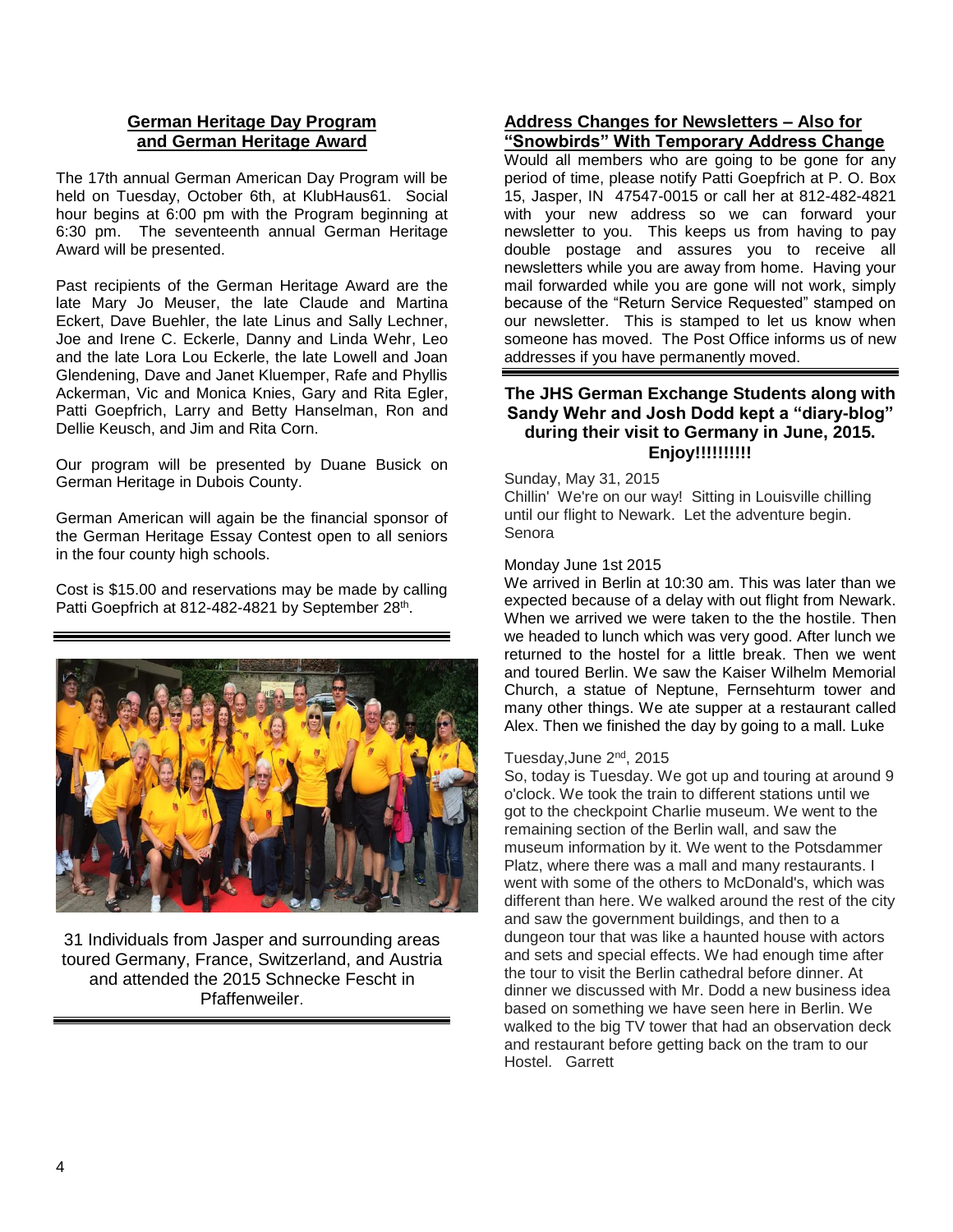#### Wednesday, June 3, 2015 [Berlin to Possneck](http://www.jhsgoestogermany.blogspot.com/2015/06/berlin-to-possneck.html)

Today we were able to walk around Berlin at our own leisure, of course with a partner! At about 11 we packed everything back together and got on a bus to come to Poßneck. We got here around 3:30 and we met our exchange partners at the school. Poßneck is a very neat little town and I can't wait to see what the next two weeks is going to be like here! Madelyn

#### Thursday, June 4, 2015

Today was our first full day in Possneck at school. The classes are not much different than American classes, but the way the schedule is set up is a bit different than ours. For example, in Germany they have longer passing periods, plus 10-15 minute breaks in the middle of 90 minute classes. At 6 o'clock, we had our welcome dinner where all the German parents brought some awesome food, and after dinner the German and American kids danced to classic party songs we knew. All in all, it was an interesting and educational experience, and was a wonderful first day in Possneck! Carolyn

#### Friday, June 5, 2015

We spent this morning climbing up the hills of Pößneck. We saw a commentary, a wonderful view of Posneck, a and afountain in the center of the city. While seeing the fountain, the mayor told us that they have the second steepest Platz in all of Germany!! It was a beautiful sight, but not too fun to walk up. Also, the cemeteries are different than most in America. Instead of the family taking care of it, they have groundkeepers. Another thing that is different is that instead of paying for all the plot right away, they pay every 15-20 years. After learning some history about Pößneck, Carolyn and I were able to get a partnership. I mean, the mayor was there, it has to be real. Luke also became the mayor of the city for a short amount of time. All in all, we spent this beautiful summer day walking around and learn in history of Pößneck.

# Saturday,June 6, 2015

Today was our first day without going to school in Pößneck so we all did different things with our host families. Unfortunately I can't tell you about what the whole group did, but I can tell you about my day. My host family met up with Thomas and his host family and we all went together to Erfurt, the capital of Thuringia. We went to the St. Marien cathedral that was absolutely beautiful. Then we sat on the cathedral steps and ate Baumstriezel, a type of dessert that is more common around Christmas time but my partner insisted that I try it. Baumstriezel is a sweet pretzel dough that is wrapped into a sort of tube shape around a wooden stick and fried. It was very good. We then went up the tower of a nearby synagogue to get a good view of Erfurt. The many stairs were exhausting but the breathtaking view made it all worth it. Since it was such a hot day today, almost 85 degrees Fahrenheit, we participated in a

"tradition" that is common with the younger citizens. It is common to see many young people take off their shoes and wade in the cool water of the small river in Erfurt. It may sound weird but it really is the best way to cool off. It was so hot that my group decided that lunch should only be ice cream sundaes that were both massive and delicious. After lunch, we went shopping since Erfurt has many nice clothing stores. We then returned back to Pößneck and got my personal favorite meal, Döner and Mezzo Mix. Döner is a type of sandwich that comes in a sort of pita bread and is stuffed with meat, onions, lettuce, and garlic sauce. Mezzo Mix is a very popular soft drink that is basically Coca-Cola mixed with Orange Fanta. It sounds extremely weird but it is delicious. Overall, I had a great day full of many exciting sights and delicious food. Kaitlyn

# Sunday, June 7, 2015

Today was another free day in Germany, when the exchange students can go somewhere or do something with their exchange partners. I went to Leipzig, a bigger city in Germany, with my host family. Gina's brother and boyfriend were both competing in a go-kart competition in Leipzig. Due to it being a little boring to watch close to a hundred people drive the same track for time trials, a few of us went to do a bit of urban exploration in downtown Leipzig. We first visited a war memorial called the Stadtgeschichtliches. It was built entirely of stone and was an impressive structure. Gina and I went in it. Inside was a dome with stone men as pillars. Also there were spiral staircases that led to the top (We only made it to the second highest tier, due to me nearly peeing myself because of the heights.). Then we visited the town square which was full of activities, because Leipzig was celebrating its 1000th birthday. Near the town square was the St. Nicholas Church, which was also celebrating its 850th birthday. Though this church was smaller than a lot of other churches I've seen, it was definitely the prettiest. We then drove home to me Gina's grandparents to celebrate yet another birthday, which was her grandpa's. We ate at a Greek restaurant in Pößneck to celebrate. Now with a week under our belt in our German trip, I think everyone is really settling into our settings and enjoying themselves. Kade

# Monday, June 8, 2015

Today we all went to the wonderful city of Dresden. Here we got to see many things including the Frauenkirche, Zwinger, and the Wall of Princes. We also got to see a few beautiful statues, which included ones of Martin Luther and Friedrich August II (King of Saxony). We got to climb up the Frauen Kirche and got an amazing view of the whole city. While up in the church you could see the famous Elbe River. Inside the church was beautiful decore. We didn't have the best weather, but it was worth dealing with it to see the city. Close to the end of the day we all got to try the ice cream of Dresden called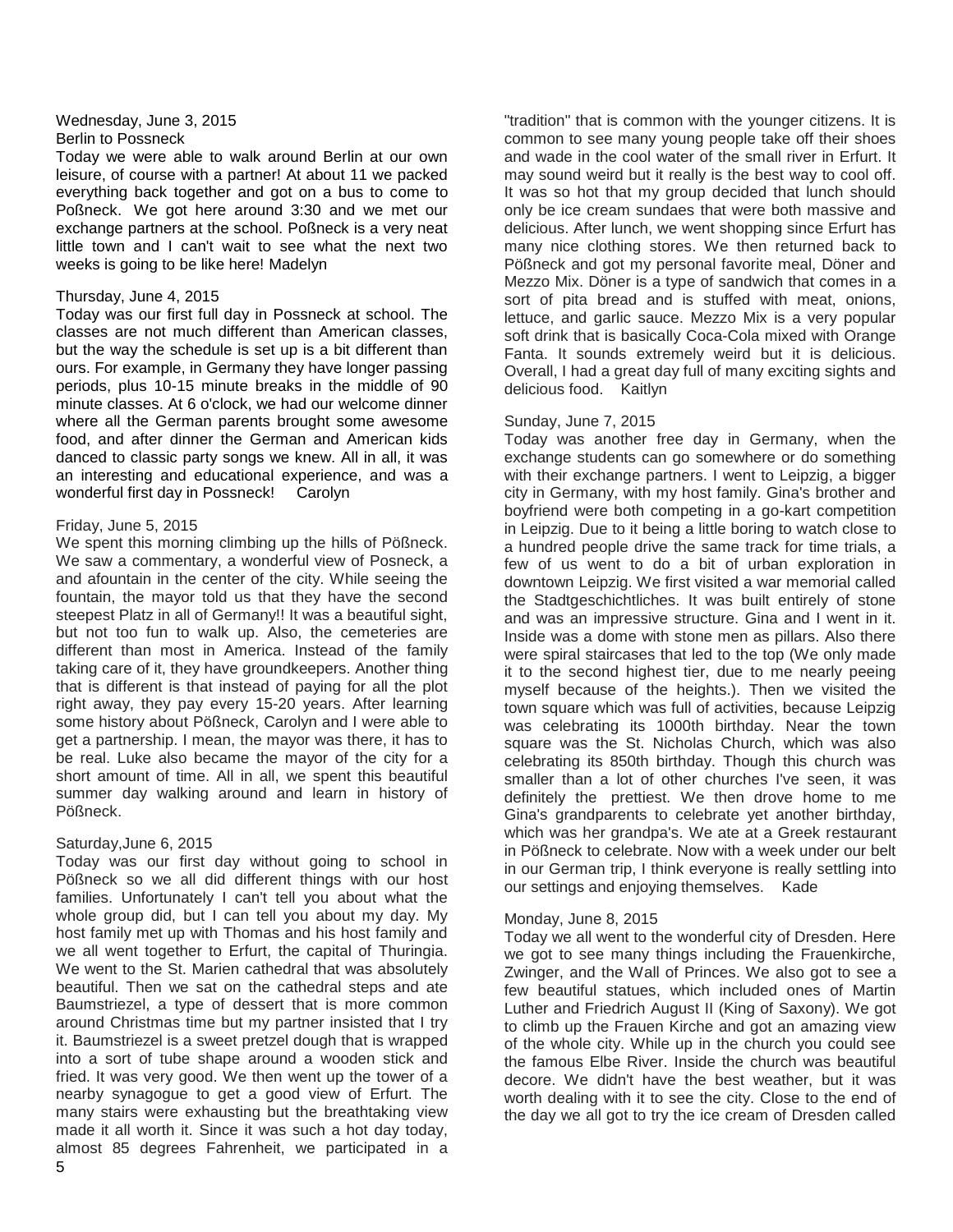haselbauer. I thought that it was pretty delicious. Olivia Otto

# Tuesday, June 9, 2015

Today we started off our day by going to school. We got our own custom lessons in our mother tongue, English. We started off with an Astronomy lesson. We learned all the constulations in German! We then went to a Chemistry lesson. We were given the easy task of making margarine. Almost everyone made good, descent, or okay margarine. We then went to a German lesson. We read and acted out the poem *Der Erlkönig.* The poem was written by Johann Wolfgang von Goethe. Afterwards we went on an adventure through the shops of Pößneck and dosed ourselves in the pleasure of Milka chocolate before we went back. When we got back we went to Mödlareuth also known as Little Berlin. The village was split up, just like Berlin, right down the middle. Our tour guide lived on the East German side and told us of how Americans were looked at as bad people. He has now been to Florida and Minnesota after making some American friends. When I got home I tried rabbit for the first time ever. In the evening I taught my host family how to make popcorn. I also had to tell them that lots of oil is not good for popcorn. So with all that, today was a GREAT day in Germany. Thomas Peters

#### Wednesday, June 10, 2015

Today we visited Weimar ans Buchenwald. Our day began bright and early when we left for Weimar, the cultural heart of Germany. After about an hour trip, we arrived in Weimar and began our tour of this beautiful city. We were given a quiz to complete on our journey through the city. There was a competition to get the best score and Sandy was determined to win! She told us so at least ten times. Throughout our extensive tour, we encountered many interesting monuments such as the Goethe and Schiller monument, the Ernst-Thälmand monument, and the Herder Monument. We also had the chance to walk through the park on the Ricer Ilm, with many monuments and a beautiful landscape. Then, we had a delicious lunch featuring real German Brotwurst and spaghetti ice for dessert. After lunch, we took the bus 8km to the Buchenwald work camp, a somber time for our group. We viewed the fields in which prisoners of war and people persecuted by Nazis toiled in. We saw where they were executed in the crematorium and the torture chambers where they were put to excruciating amounts of pain. The main exhibit was being worked on, so it was closed to our group; but Sandy says it's the most shocking exhibit on the property. After we learned how these poor people suffered, we went to see their mass graves at the memorial, a very memorable experience. The three mass graves show just how extensive the damage had been to these people and the tower and the names of the nations seen on the columns of countries with people affected by the camp along the

hillside showed the global extent of these atrocities. We ended with a short climb to the memorial and tower where we waited for five minutes for the bell to ring the 4:00 time. The ride back home restored our jovial spirits with the announcing of the prizes and winners of the quiz competition mentioned before. Sandy won, just like she said she would, and the rest of us were not suprised. We arrived back in Pößneck where we went our seperate ways for the evening. Bryce Siegel

#### Thursday, June 11, 2015

Today we had the chance to talk with students in a 11th grade English class. It was very interesting to be able to talk about each other's lives and future plans. While talking with these students they were required to take notes about our family, age, hobbies, interests, and our plans for the future for a inclass presentation. After finishing our conversations, the English teacher surprised us by making us talk about what the Germans had to say about themselves. After we presented the Germans had to use their notes for their presentations about each of us. After English class the boys got the chance to talk with some 5th graders in the cafeteria. The 5th graders especially liked Thomas because they could talk about their favorite soccer players and teams with him. The kids liked Thomas so much that they even asked for his phone number, in which he gave them his phone number. Later in the day we went to Kelly's surprise birthday party. This birthday party was supposed to be a surprise birthday party where everyone one kept it a secret, but it ended up that someone let the cat out of the bag to Kelly because she didn't seem to be surprised. Having the party not be a surprise did not ruin it. The party had great food and great people. After finishing our meals we ended up playing frisbee, soccer, and volleyball. After playing these sports we ended the night around the camp fire roasting marshmallows. I believe that everyone had a great day, I for sure did! Owen Rendel

# Friday, June 12, 2015

Today we went to school for the first two classes. Instead of going to class with our partners we went to the three 5th grade English classes. It was fun meeting with the younger kids even though they have only been speaking English for nine months. It was surprising that they could answer questions like how old are you, what are your hobbies, what is your favorite food, and many other simple questions. After the first two classes we walked to play kegeln and went to Ranis Castle. Kegeln is a German form of bowling that uses nine pins instead of ten. I enjoyed playing kegeln. At Ranis we went into a cave and saw a dungeon. We also saw the original castle kitchen. It was very fun and I enjoyed all of it. Luke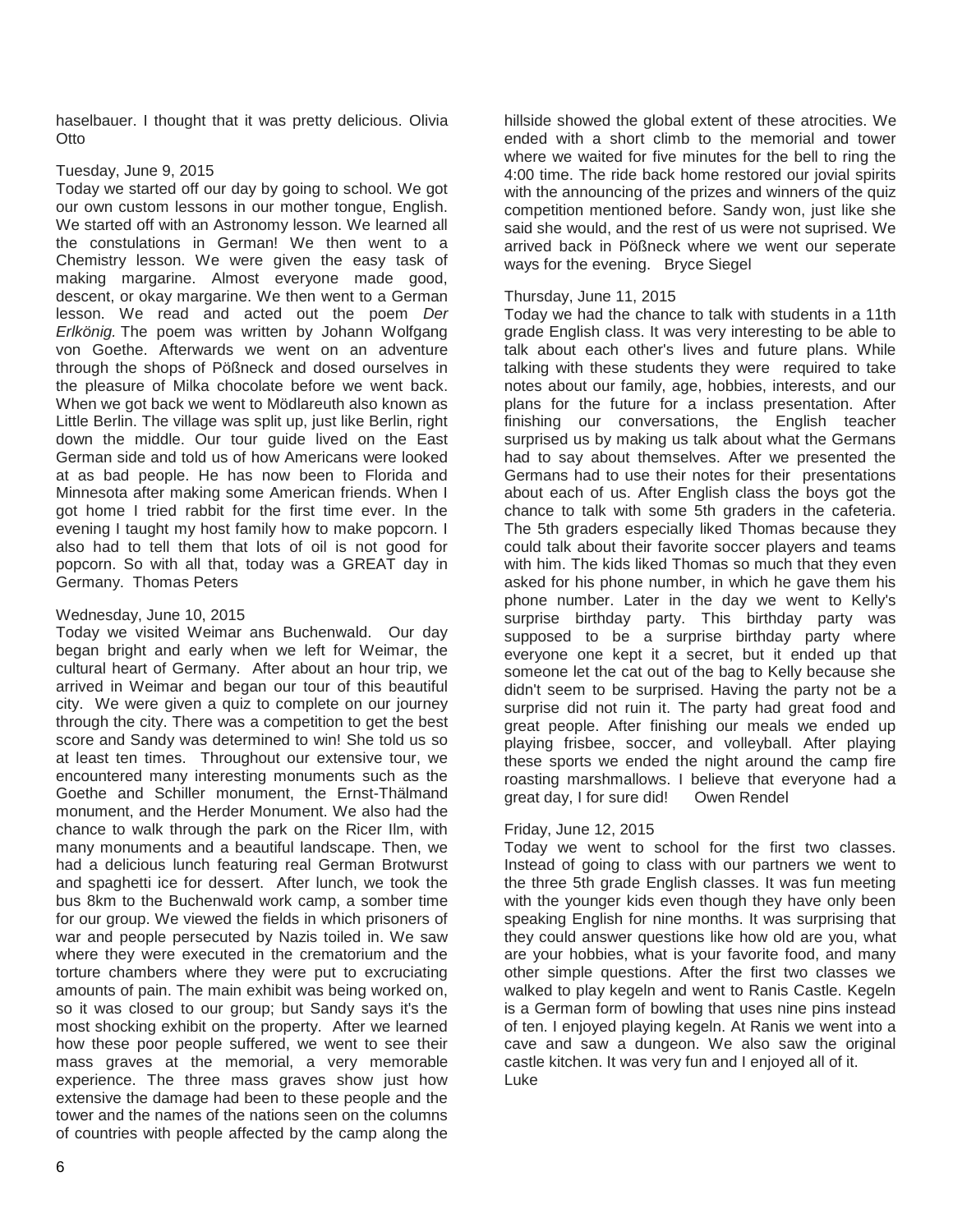#### Saturday, June 13, 2015

Today was our last Saturday with our Pösneck families, so that's pretty sad. A group of us went rafting down the Saale river, which was super fun and relaxing. The scenery was gorgeous and it was hot out, so the water felt fantastic. At one point we stopped to have a little picnic at a park, then went swimming in the deeper parts off of the bank we were stopped at. After we got picked up, me, Kelly and Lea went back to Lea's and ate schnitzel for dinner, which is a traditional German dish, and it's also delicious. I'm so happy I got to spend my last Saturday with great people. Carolyn

#### Sunday, June 14, 2015

Today was our last full day in Pößneck. We got to spend the day doing whatever we wanted with our host families. I spent most of the day packing, and I also went swimming. The water was a little cold, but I still had fun. Later this evening we had the Goodbye Party. We took lots of pictures and played some games. After the party my host family and Madelyn's host family took a walk to a moss house. There you had an amazing view of the woods and a river. We all joked around and had a great time. I am going to miss this group of amazing people. Olivia Otto

#### Monday, June 15, 2015

Today started out as a sad sad day. We had to leave our good friends in Pößneck. A few people cried, I was not one of those people though. After we left Pößneck we got on the bus and went to Munich. We were on a long bus ride and slept about halfway there. As we pulled into Munich we passed Allianz Arena. When we got into our hotel. After playing a few intense rounds of Fußball we got situated in our too small to be a dorm room for six hostel room. Since the weather kind of sucked we decided just to do some sight seeing. We went to the Deutsches Museum and saw some cool electric light show. Afterwards we went to the Hofbräukeller and had the most delicious assortments of meats in our lives. We tried to go shopping but stores close at 6:30. We had ice cream twice in a 15 minute time span. We went back to the hostel. We went to this weird Disco downstairs. Most of the people were from Spain and were pretty good dancers. Bryce decided to have a dance off with a kid from California. It was the best thing I had seen all day. Now we are to current time and I need some sleep for tomorrow. Today was a sad and hilariously great day. Thomas Peters

# Tuesday, June 16, 2015

Today, we toured Munich. We started on the tram, went along the main street with shops, the Rathaus, and other attractions. We went into a few soccer stores, with lots of Bayern Munich stuff. We just explored with the group. At 11, we got to a hear the clock bells and the glockenspiel. It was accompanied by a show of 36 statues that moved around the tower. The view was much better today, as the weather was very clear. We walked around the

church, and met at the huge market for lunch and just to spend some time. I got a dragonfruit at an exotic fruit stand. It was a lot better than I was expecting, because it looked weird. We walked through the downtown area and into a park area to sit down and relax. Sandy and Mr. Dodd had been talking about letting us have an amazing race challenge, where we had to navigate to the hostel from a random place. They led us through the maze of the city, and we ended at an old church. The groups for the challenge were Kade, Luke, Caroline, and Owen, against Bryce, Thomas, and I. The losers had to buy the winners Ice cream. It would have been a tie, but I lost the tram ticket back, so we had to wait to call Sandy to figure out what to do. We figured it out, got back to the hostel, and then left to go up to the Olympic park and the TV tower. By the time we got back, it was time for a traditional German dinner at McDonald's. Mr. Dodd took most of us to go see Jurassic World at the theater nearby. We were pushed for time, so we had to run and rush the mile or more to the theater. Combined with the chicken wings that most of us got at McDonald's, some people were not feeling so good. That was about it for the day. Garrett

# Wednesday, June 17, 2015

Today we journeyed from Munich to Staufen, with a stop at Hohenschwangau and Neuschwanstein in between. The day started with the usual hostel wake-up, which was better than the previous day when a certain someone was yelling due to his dream in our room and woke everyone up at 6. We strolled down to breakfast, ate, and then went back up to our room to grab our bags for the road. We hoped on the bus and waved goodbye to the great city of Munich. We then drove through the mountains and into what seemed like the middle of nowhere, until we saw a small city and two castles sitting on opposite sides of it. This was your typical German tourist trap with slightly overpriced food and pay-to-use restrooms, but the views you could see were outstanding. We first ate while waiting to get tickets to see the inside of Hohenschwangau. After that we were informed that we had an hour to shop, rest, or do what we wanted to do. Being the expert time utilizer I am, me and a group of 3 others (Owen, Luke, and Thomas) decided to run the mountain pathway up to Neuschwanstein. The path up was a 15 minute path that took us 10 minutes. This led us up to the castle with an outstanding view. Then we decided to take the 40 minute trail down the mountain. Along the way down we went on a bridge known for its great view of Neuschwanstein, but it was also very high up and extremely shakey (This once again was wet my pants worthy, but the view took my focus away from the heights). Also we went to an open on the trail and took a picture with a very nice view. After our trek down, we went inside Hohenschwangau and toured. It had everything a sterotypical castle would have, a secret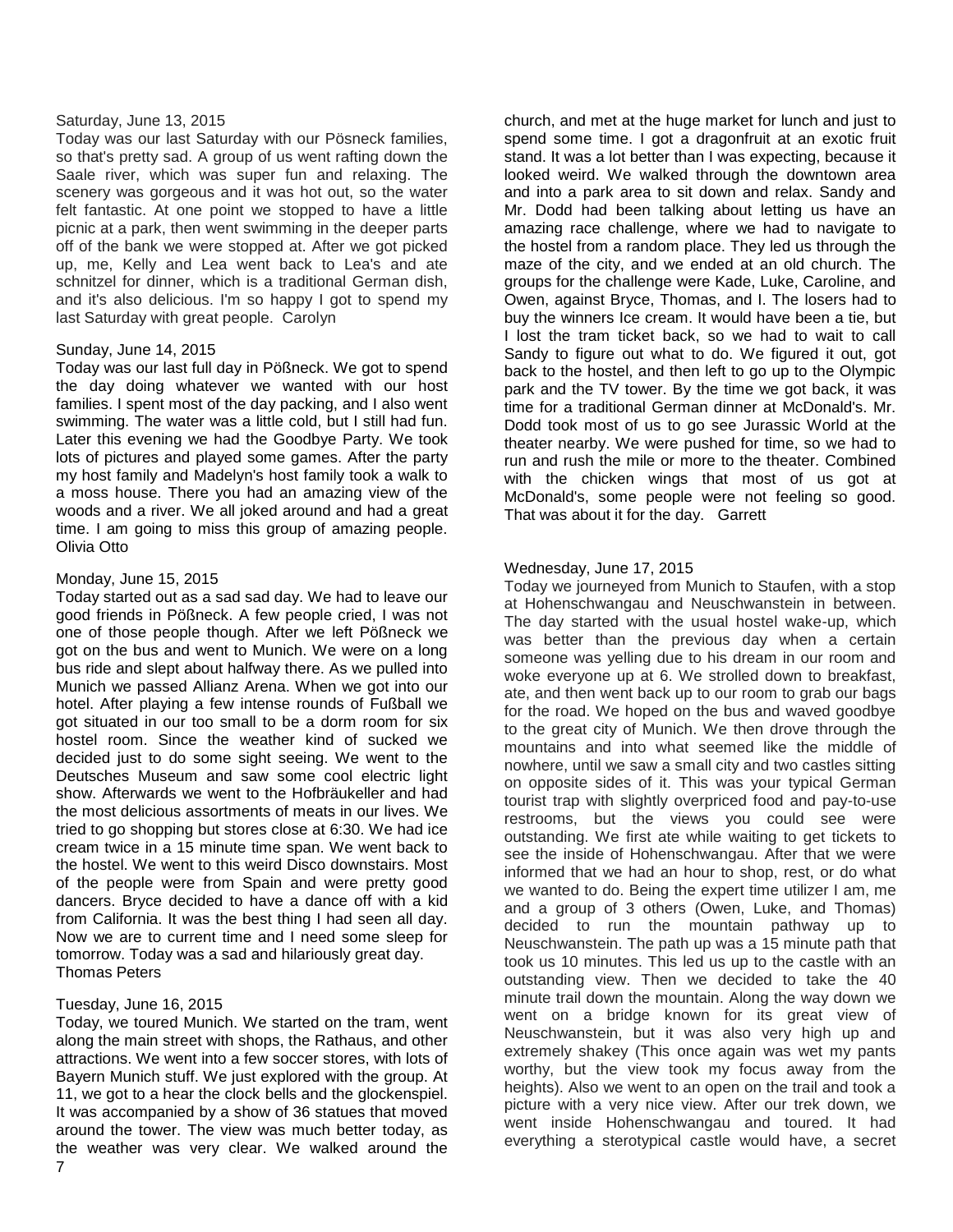passageway, great paintings and a throne type chair. We then continued our journey to Staufen. Upon arrival we were welcomed with open arms and all happy to see our exchange partners. I then went to Mirhan's house and he showed me around. We of course played some "competitive" games of FIFA. This meant he would beat me by 5+ goals until he played with a bad enough team for me to stand a chance. In all I think everyone is excited to be in Staufen and happy to explore southern Germany and surrounding countries. Kade

#### Thursday, June 18, 2015

Today was our first full day in Staufen. We went to school with our partners and I am lucky enough to live right next to school so I got to sleep much later than some of the other students. I attended a math class that I originally thought was geometry but during the lesson turned into trigonometry. Then we met as a group with one of the English teachers and were given a quiz to act as our tour of the city. We were divided into three teams and the goal was for your team to get the most points by answering the most questions correctly. Some of the questions were about Staufen history and important people from the city. It was a very good way to let us explore Staufen in groups and still learn all the important facts. It was raining so one of the questions that involved climbing a very steep hill to reach the ruins of an old castle was omitted, but my team decided to climb up to see the castle anyway. It was a bit of a hike up to the ruins but the view of Staufen was beautiful. Unfortunately my team did not win the quiz, but we placed in second so we still win two free scoops of ice cream. After that we were all hungry so we ate lunch in the cafeteria. My exchange partner forgot to tell me that I go home with her for lunch so I ended up eating two lunches today but I'm not complaining since the food here is so good. After that I went with my partner to a French class which was confusing because I don't know any French, but the teacher was nice enough to explain the main points to us in German so we could understand the lesson. After school my host family took me grocery shopping and they bought me more candy and chocolate than I could ever possibly eat while in Staufen. My partner and I were both tired so we came home and my host mother made us a delicious homemade pizza for supper. So far we are all enjoying Staufen and can't wait to make more great memories here. Kaitlyn

#### Friday, June 19, 2015

Today was an eventful day in Germany. First thing this morning our group and our exchange partners caught a series of two trains and a bus to Europa-Park in Rust, Germany. When we arrived at the park we were given our tickets and set free to explore the gigantic park. We ended up splitting up into smaller groups rather than exploring the park as one big pack. The groups that were split up at the start of the day ended up being split up even more into group of eight people who liked

certain types of rides. Some of the roller coasters that we rode were named Blue Fire, Silver Star, Euro-Mir, and Wodan Timbur Coaster. Threw out the day we talked about how this park was very similar to Disneyland from the rides to the mascot. One of us even made the comment about their mouse mascot that it seemed like a baby of Mickey Mouse and Chuck E. the mouse from Chuck E. Cheese. One of the strangest things about the park was that it closed at 6:00 P.M. , but most of us left at 5:00 P.M. After spending about seven hours at Europa-Park we were very exhausted and returned back to our host families to have a well needed dinner. Owen

#### Saturday, June 20, 2015

Today I was lucky and got to sleep in! It was the first night we were on our own with the Staufen partners. Johanna and I went to Freiburg with Olivia and Lydia. We went to this store and got a Füller. It's a special pen that we do not have in America. A füller translates to a fountain pen. I also got some gifts for friends at home. Then we went into some shoe stores but unfortunately my feet are too big and they do not have my size! We then got a very original meal...McDonalds. After we were finished eating we caught the bus and went to Pfaffenweiler where there was a festival for the elementary school. As usual we were late. At the festival the people of Pfaffenweiler gave us a Dove to represent peace between Jasper and Pfaffenweiler. This is also the 30th year we have been sister cities! After that we went to Kai's house to hang out with everyone. It was a very good night and I think in all we had a good day! Madelyn

#### Sunday, [June 21,](http://www.jhsgoestogermany.blogspot.com/2015/07/june-21.html) 2015

Today, my host family took me on a hiking trip. We loaded up and took a drive to the base of the Black Forest. The drive seemed to take forever, but it was worth it. We arrived at the start of a long trail leading up a mountain and into the dense forest. When I asked where the end was, Emanuel pointed behind me to a trail leading over a small hill. he then told me that the whole trek would last about an hour. I wasn't really sure if that was true, but Emanuel's parrents assured me that it was a relatively short hike. The next hour was packed with fantastic mountain views, beautiful meadows, and mesmerizing forest trails. I really had a grasp for the German countryside. When we finished, we had lunch at a small Bavarian restaurant at the end of the trail. There, we ate schnitzel the dive of small dinner plates and salads that were greener than the forest we had just come from. The meal was excellent, and was perfect for the drive back home. It was a great day, and I enjoyed it immensely. Bryce

#### Monday, June 22, 2015

The day started with a german lesson. We did two worksheets as a class. I went to class with my exchange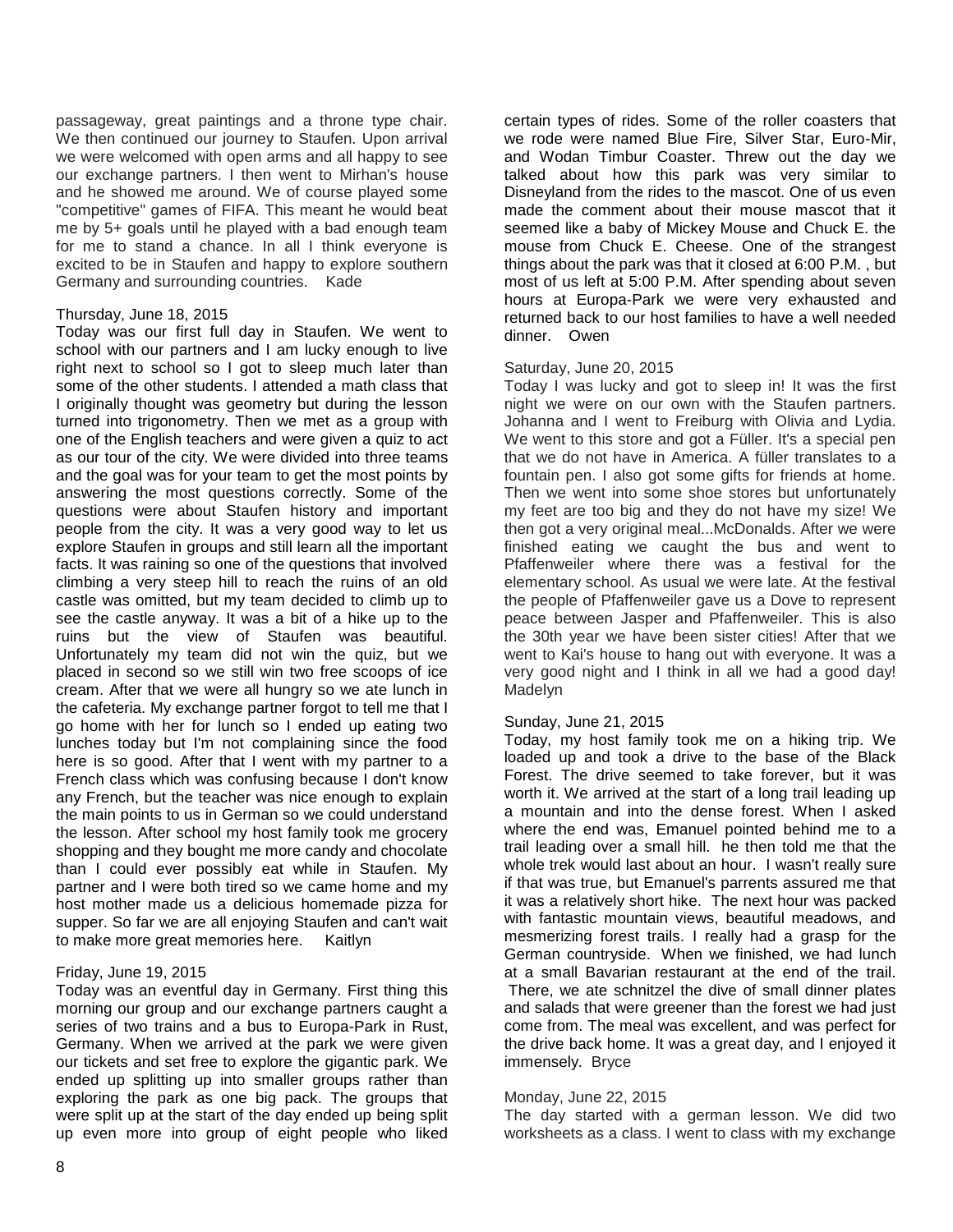partner. Thankfully she had English. I liked that. Next, I meet up with someone that was on the exchange two years ago. I think it is so cool how you can make these everlasting friendships with people. While I was with her, I was able to see more of Staufen. At about 12ish, we got to watch Death of a Salesman in Bridgette's class. And guess what! It was in English. I spent the rest of the day walking around Pfaffanweiler with Carolyn getting ready for our tour tomorrow. Kelly

#### Tuesday, June 23, 2015

Today we went to the castle ruins in Staufen. It was a very long walk up an incredibly tall hill. The walk was worth it because the view of Staufen was great from the top. After we left the ruins we went and explored Staufen to waste some time before we went to Pfaffenweiler. We went to Pffafenweiler and climbed Batzenberg where we had lunch with the mayor at Rebhiisle. The building we had lunch at was renovated by students in 72 hours.We then took a tour through Pfaffenweiler. We saw Michael Eckert Steinmetz where we were shown how they hand carve tombstones, stone memorials, and many other things. Mr. Dodd gave us a tour of the building because he use to work there. I found this extremely interesting. The projects that they create are incredibly detailed and great works of art. After stopping there we say the local church, museum, and city hall. We then had a cook out at Grünwasen-Hütte with all the host families. Luke

#### Wednesday, June 24, 2015

Today started with school and watching the rest of Death of a Salesman. Then we went by train to Freiburg. Freiburg is an absolutely beautiful city that most of us got to see best by going up the tower of the Münster cathedral. The cathedral was one of the only buildings in that area of Freiburg that remained standing after the bombings involved in WWII and is a major symbol of Freiburg's history. While some of the group were scared of heights or didn't want to climb the stairs, the majority of us made the long climb to the top. We timed it perfectly that we were in the tower when the bells went off which was extremely loud but one of the coolest things I've ever seen. One of the bells we saw was cast in 1258 and it was incredible to see something so old that is still being used. After the tower, we walked around Freiburg and were able to see more of the important aspects of Freiburg like the Rathaus (city hall). Then we were all treated to spaghetti eis (it's not frozen spaghetti, it's vanilla ice cream with strawberry sauce that is made to look like spaghetti) by Sandy and Mr. Dodd at the best spaghetti eis place in Freiburg. Then I left with Madelyn and Olivia and we went to Emmendingen to visit with friends that we've met before when they stayed in Jasper during Strassenfest. I personally think one of the best aspects of the exchange is being able to make life-long connections and it was great to be able to visit with them in Germany after they

had visited us in Jasper. We mostly just walked around the city together and did some sightseeing. It was really hot today so we got more ice cream and did a little bit of shopping. Then it was time to meet up with our partners and head back to Staufen. My family had supper as soon as I got home which was "make your own Döners" that tasted almost better than the Döners we've all enjoyed buying throughout the trip. Overall, today was a great day to see Freiburg and get to reconnect with old friends. Kaitlyn

#### Thursday, June 25, 2015

Today was an awesome day! We got to go to France! We started our adventure with a trip to Colmar, France home to Frédéric Auguste Bartholdi the sculptor for the Statue of Liberty. We toured the city looking at the great architecture. We stopped by the Catholic Church to take some nice photographs. We continued to go around the amazing streets of Colmar. Next we stopped at the house of 100 Heads. The house is a little weird and might want to be Googled for some perspective. Next we went to the Temple of Saint Mathieu. The stained glass amf the the sand stone pillars really made that place cool. After our free time we got back in the cars and drove to Eguisheim. The town is one big circle. We walked the entire circle and saw how cool Eguisheim really was. Most of us had some sort of Bretzel for lunch and we got ice cream. When we were done we headed back to Staufen. Now I am home and trying to figure out how my mom magically got all my stuff in my suitcase before I go to Paris for the weekend. My host family made me some dough ball with a plum inside that was surprisingly delicious for supper. Today was an exuberant day! Thomas Peters

#### June 25, 2015

On final thing about my trip to Germany was my trip to Paris. My host family decided to take me to Paris, France for my last weekend in Europe. We drove up on Friday evening and stayed in an apartment on the outside of Paris. Saturday morning after we ate breakfast we got on the train and went to Notre Dame Cathedral. We could not go in however because of a mass going on. From there we walked to the house of Pablo Picasso. We toured some hidden parts of Paris. After walking around a little bit we walked to the Louvre. We never went in because of the wait but got great pictures. We then went on a subway and went to the Champs-Elysées. We walked down the street. On the Champs-Elysées you can buy anything from a cup of Häagen-Dazs ice cream to a brand new car. We walked up to the Arc de Triomphe. After that we hopped onto another train and went to the Eiffel Tower. We waited in line to go to the very top. There we had the rare view of no smog or clouds over the city. We then went down to the river and went on a boat tour of Paris. We even saw the Statue of Liberty. After all that we went back to the apartment. We washed up and went to a nice Italian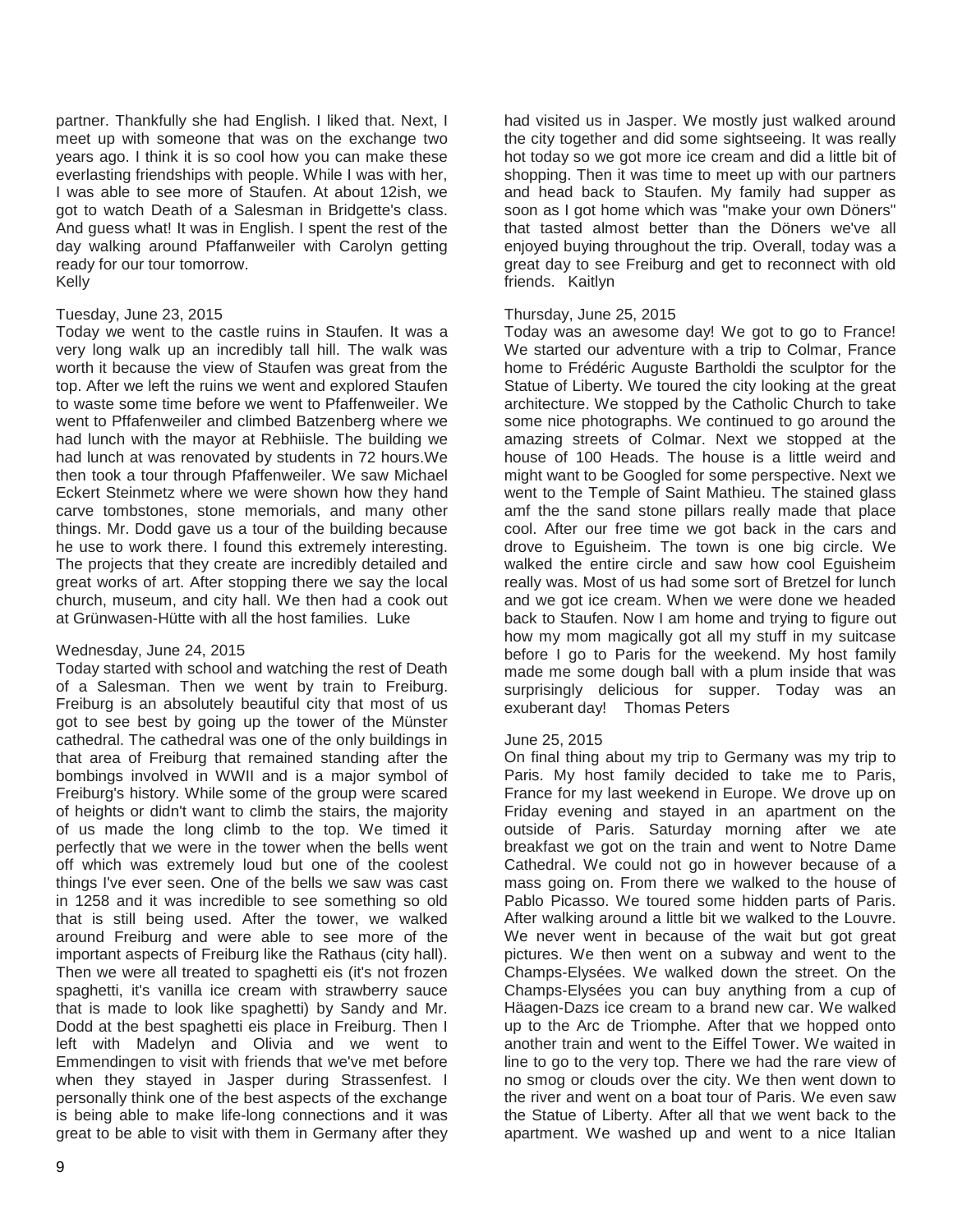dinner. I had an amazing pasta and a scrumptious Italian dessert. That was my amazing day in Paris

#### Friday, June 26, 2015

Today we all went to the city of Titisee. Here we went tree climbing/zip lining in the Black Forest. It was pretty cool, but some of the courses were scary. We were very high up off the ground trying to go through courses that were sometimes like walking on a tightrope. Afterwards we all went paddleboating on the Titisee Lake. It was a lot of fun. When we we allowed to go back home Madelyn, Kelly, and I all went to the public swimming pool in Staufen. The water was very cold, but we had a good time. Olivia Otto

# Saturday, June 27, 2015

Today started off great when I woke up at around 10 o'clock. We got up, had breakfast, the usual morning stuff. My host dad was supposed to drive us to Freiburg today, so I could get souvenirs and some chocolate to bring home. The plan changed, and instead we took the train to Freiburg to meet with some of the other students. We got there and found out that Kade and Luke and their partners had been there since 10, which was when I got up. We walked through some stores for stuff to bring home, and saw typical German everything, or so the exchange partners claimed. We are in this food market where there was such a variety of food that a Chinese food stand was across from a crepes stand, and next to it was a stand for steak. I wasn't too hungry, since I had just eaten breakfast, but some of the others got food. We just walked around the city some more, saw and heard some really cool music performers and some weird ones. We stopped in the middle of this mall to get spaghetti ice cream. The place we were at had an entire menu for different varieties of spaghetti ice cream. I got the exotic one, which had mangos, pineapples, and peaches, with the sweetest sauce I have ever tasted. While we were sitting there, Owen and Carolyn came and ate with us. We went to the market and walked to see any homemade wooden toys or trinkets that would be cool souvenirs. When we were done, it was around three, so we got back on the train to go back home. In the evening, some of Lorenz's friends came over to chill out, and I got some stuff together to pack. Garrett

# Sunday, June 28, 2015

Me and Lulu went to a huge indoor water park in Titisee today. It was kind of like Big Splash in French Lick, but much bigger. The slides were huge, and we met up with our friends so it was an awesome time. After we got back, the entire German and American group met up at Kai's house and we all hung out for the night, playing games and getting to know each other a little better. I think I speak for everyone when I say it's going to be extremely hard leaving everyone on Monday. Carolyn

#### Monday, June 29, 2015

Well, I started this blog, so I guess it's only right that I finish it. We had a great time, for sure, but I think we are ready to return to the US. I am happy and blessed to have been a part of this exchange and that I got to know some pretty amazing and fun students! Thanks for the memories! So, until 2017 when we get to do this again (I hope!)... Señora

# **When Indiana Banned German in 1919 by Stephen J. Taylor**

Several posts on Hoosier State Chronicles have focused on Indiana's German heritage. We would be remiss, then, not to do one on our legislature's attempt to eradicate the teaching of German in Indiana schools.

On February 17, 1919, three months after the armistice that ended World War I, the Hoosier State became one of fourteen states to ban the teaching of German to children, a crime punishable by fines and imprisonment. At least one other Midwestern state, Iowa, went even farther than that.

A great introduction to the mass hysteria and bitterness launched at German-Americans during the war and into the 1920s is Ali Selim's incredible movie Sweet Land (2005). Since this post is about xenophobia -- and since xenophobia hasn't gone away -- it's worth stating that Selim is an American filmmaker of Egyptian and German heritage and was raised in St. Paul, Minnesota.

Based on writer Will Weaver's short story "A Gravestone Made of Wheat," Sweet Land, set around 1920, is a complicated love story. Inge Altenberg, an "orphan" who has been living in Norway, immigrates to rural Minnesota, where just a few hours after her arrival, she is due to marry Norwegian farmer Olaf Torvik -- whom she has never met. At the start of the wedding ceremony, however, it becomes clear that Inge isn't Norwegian, but German -- and a Socialist. "There will be no wedding today," says the Lutheran minister, standing in a church founded by a German (Martin Luther). Inge quickly discovers the townspeople's hostility toward everything German, an animosity that survived World War I. Germans, she hears, engage in prostitution, polygamy, and everything bad.

From 1914 to 1918, the U.S. and its allies in Britain, France and Italy took dehumanizing propaganda to new heights. Cartoonists, U.S. Army posters, and newspapers stoked up bizarre, irrational hysteria that engulfed America. The results were sometimes just petty, like renaming sauerkraut "liberty cabbage" and German measles "liberty measles." But the U.S. and Britain could also engage in acts of nauseating brutality.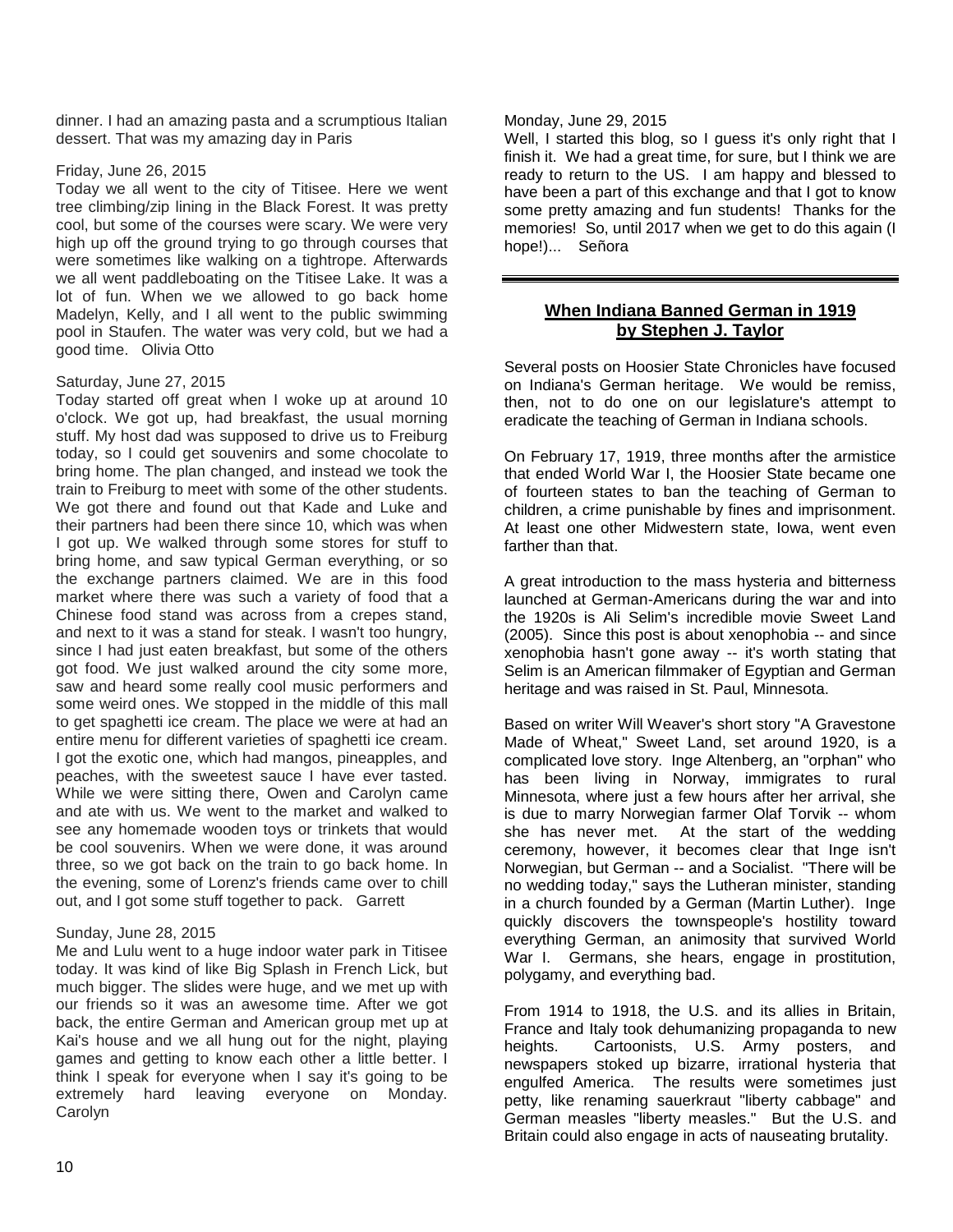One of the cruelest and weirdest phenomena to come out of First World War propaganda was the war on dachshunds -- considered a German breed. At the time German was being driven out of schools, in England and the U.S. dachshunds were sometimes stoned or stomped to death in front of their owners. When "patriots" harassed a Chicago dog breeder, he shot every dachshund in his kennels. Bulldogs, a symbol of Britain and the mascot of the U.S. Marines, were turned loose to attack and kill the "German" pets. The Jasper Weekly Courier, printed in a heavily German town in southern Indiana, carried a syndicated story about this. Apparently the citizens of Cincinnati, Ohio, who didn't get to fight on the Western Front had nothing better to do than to kill dogs:

With Allied print media insisting that the Kaiser's soldiers were bayoneting and eating babies and committing other outrages, it's easy to see how hysteria got out of hand, even in areas like Pennsylvania and the Midwest, which had large German-American populations.

Indiana's 1919 anti-German law wasn't the first of its kind. Parents and school boards had already been striking German classes out of school curricula before the U.S. even entered the war. And devaluing the German language was a coast-to-coast phenomenon. The City University of New York reduced the value of its own German courses by one academic credit. Evanston, Illinois, banned the language in its schools in 1918. California kept up a ban on high-school German into the 1920s. (In 1941, California banned it in churches.) At a speech on Long Island in 1917, Theodore Roosevelt urged Americans to rid the country of German, otherwise America risked becoming "a polyglot counting house for dollar chasers."

A sign painter in Indianapolis who opposed Gothic lettering mentioned that Americans were already burning German textbooks. At Indy's Shortridge High School, one of the best in the country, a newspaperwoman connected to the Red Cross was applauded during a speech when she criticized it for not canceling German classes there.

On the eve of the vote in Indianapolis, a visitor from Iowa spoke at the Statehouse. Iowa's Governor William L. Harding was one of the most dishonest and opportunistic politicians in American history. Though he had curried favor with Iowa's foreign-born citizens during his election campaign, when the war broke out he turned against them. Proponents of Indiana's German-language ban were later accused of the same kind of hypocrisy.

Harding's 1918 "Babel Proclamation" in Iowa did more than simply ban German instruction, though. The infamous law banned the speaking of all foreign languages in public, including Norwegian, Swedish,

Dutch and Czech, which were still common in the Midwest. Fearing "spies," Harding made having a foreign-language conversation on the telephone, on street corners, and in churches and schools a criminal offense. Iowa's law was no empty threat. Violators were arrested and jailed.

Harding had plenty of admirers. "Liberty Leagues" and "councils of defense" wanted laws to keep German off the streets and even ban it in private homes. The author of the "Babel Proclamation" spoke in Indianapolis on February 13, 1919, a few days before Indiana outlawed the teaching of German in Hoosier elementary schools.

The main proponent of Indiana's bill was State Senator Franklin McCray of Indianapolis. As Lieutenant Governor Edgar Bush reminded the General Assembly, this bill would overturn a long-standing law dating back to the 1860s.

Indiana's 1869 law likely had to do with teacher shortages -- and the fact that in German communities, it just made sense.

Though the German army committed real outrages in World War I and the bill's proponents mentioned fear of "future German propaganda" aimed at American children, focusing on the atrocities of "Huns" was a sly way to pass a law that was actually deeply entangled with immigration, prohibition and labor unrest. As 1919 dawned -- one of the most turbulent years in American history -- "wet" and "dry" advocates, capitalists and socialists, anarchists, pacifists and suffragettes battled for the "soul" of the country.

Most German-Americans were farmers or industrial laborers and had a history of being Socialists, pacifists and isolationists. When the Socialist Party tried to steer America away from entering World War I, arguing that American entry would play into the hands of wealthy industrialists and bankers, pro-war advocates countered that anyone who opposed the war supported the Kaiser. In 1924, Progressivist presidential candidate Robert LaFollette carried Wisconsin, a heavily-German state, partly as a result of his anti-war record.

German fondness for beer and liquor also earned the hostility of many Prohibition advocates, who had spent decades slowly "shutting off the tap." A nationwide ban on booze was just around the corner, coming in January 1920. Yet as Chicago's Lager Beer Riot back in 1855 proved, the history of Prohibition was closely tied to antilabor attitudes. Squelching the German language was part of the process of extinguishing German sociability at a time when workers got together in pubs and beer gardens to talk about labor grievances and organize.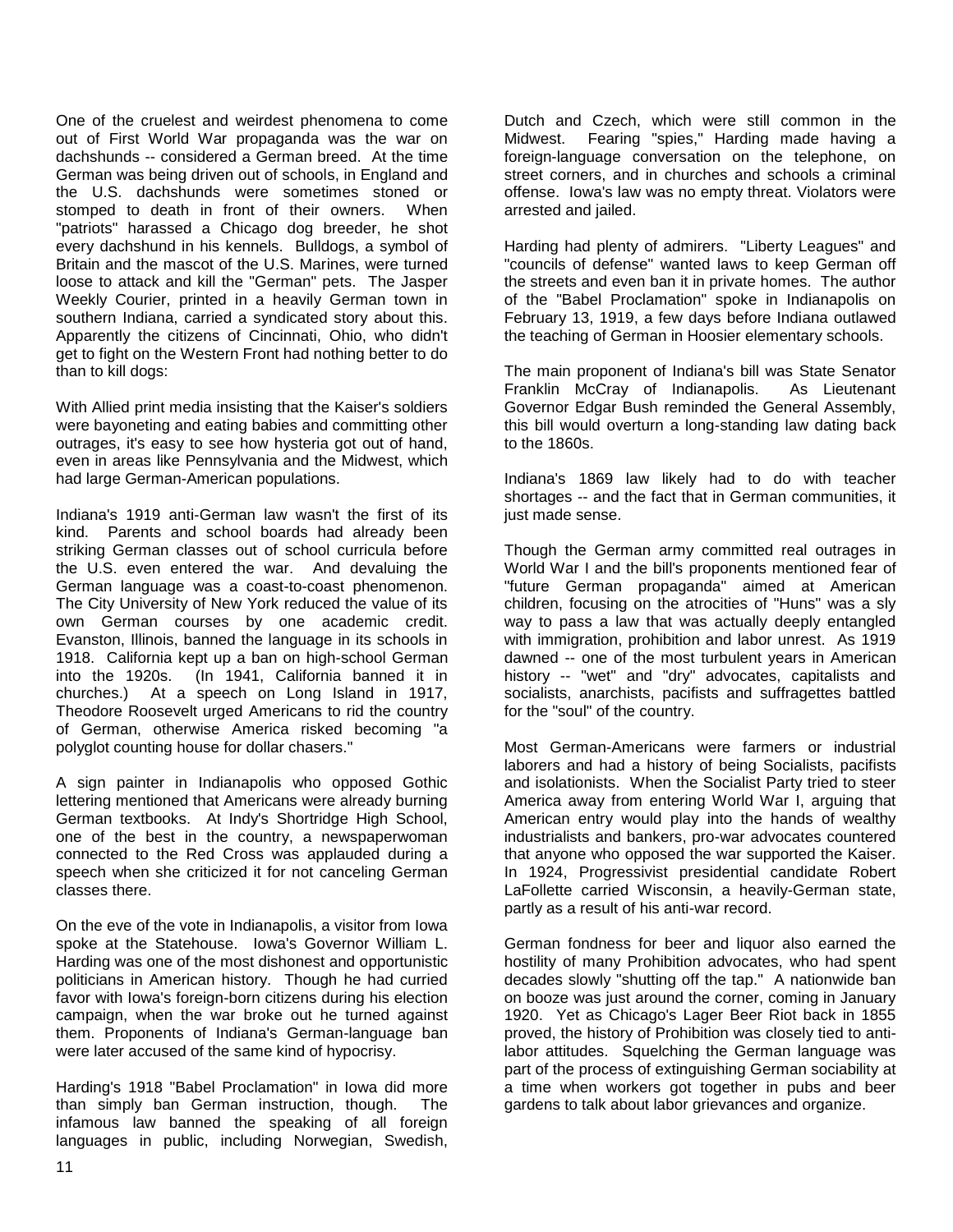While fear of "Huns" and "traitors" got anti-German bills going, America's huge social problems were reflected in the Indiana bill. That year, Gary would be shut down by a national steel strike, a Federal raid on Communists led to the deportation of hundreds of European immigrants (including Hoosiers), and an anarchist bomb plot nearly killed several major U.S. officials.

Although the formal language of the Indiana law would be more elevated, a state senator named Duffey, speaking on the Senate floor, lashed out at the "stupid heads" of Germany and their sympathizers in America, who threatened to strangle education and spread disloyalty. Duffey finished off with a call for deporting traitors.

As revolutions and radicalism reared their head, the anti-German bill was about more than bigotry against German culture. Many people who supported the law had German last names, after all, like Speaker of the House Jesse Eschbach. Lieutenant Governor Bush read a letter at the Statehouse from "150 residents of Seymour of German extraction" who favored the language ban and asked why it was taking so long. The Germans of Seymour probably didn't want to be associated with "subversives," "traitors" and "terrorists."

The 1919 law completely banned German-language instruction up to the eighth grade. It was followed by a further law prohibiting high-school German courses. Fortunately, the men who wrote these bills recognized that at the college level, "the contributions of Germany in literature were too great to be ignored." (Indiana University President William L. Bryan, who criticized the bills, agreed.) The penalty for instructing children in German? A fine of \$25 to \$100, or a jail sentence of up to six months -- or both.

Urged by the Lieutenant Governor to enact "100 percent American" legislation, the House and Senate put the elementary-school bill up for a vote on February 13, 1919. It passed in fifteen minutes. Only one legislator -- Senator Charles A. Hagerty of South Bend -- voted against it. Yet even Hagerty's opposition seems to have been against the political opportunism of the bill's promoters, not a real concern for education. The legislation was signed into law by Governor James P. Goodrich, who had already signed Indiana up for early Prohibition in 1917.

The South Bend News-Times, a liberal paper, thought the bill a classic case of legislative overreach, since most German-Americans were already trying hard to adopt English in their churches and schools. McCray had insisted that it would not interfere with the use of foreign languages in religious worship. (Many Lutheran churches still used German, and it was the main

language of instruction at a few major Catholic seminaries.)

Ironically, the anti-German bills were overturned in 1923 by another man named McCray -- Governor William Terry McCray, who also butted heads with the Klan.

A few months after Governor Goodrich signed Indiana's law, an anti-German bill passed through Pennsylvania's legislature, also by a large margin. Pennsylvania Governor William C. Sproul, however, vetoed it. Sproul's remarks to the press were probably the most intelligent words to come out of the whole debate.

Hoosier State Chronicles has digitized over 8,000 issues of the Indiana Tribüne, once a major German-language newspaper. Published by The Gutenberg Company in Indianapolis, the Tribüne was silenced on June 1, 1918.

Stephen J. Taylor | August 26, 2015 at 10:48 am

# **(Information taken from GERMANYINUS)**

# **Impossibly Easy Oktoberfest Pie**

10 min Prep time

Total Time50 min

6 Servings

# **Ingredients**

1/2 lb fully cooked bratwurst (about 3), cut into 3/4-inch pieces

1 1/3 cups drained sauerkraut (from 14-oz can)

1 cup shredded Swiss cheese (4 oz)

- ¾ cup Original Bisquick™ mix
- ½ cup milk
- ½ cup regular or nonalcoholic beer
- 2 eggs

# **Directions**

Heat oven to 400°F. Spray 9-inch glass pie plate with cooking spray. Sprinkle bratwurst, sauerkraut and cheese in pie plate.

In small bowl, stir remaining ingredients until blended. Pour into pie plate.

Bake 30 to 35 minutes or until knife inserted in center comes out clean. Let stand 5 minutes before serving.

# **(Taken from www.bettycrocker.com/recipies)**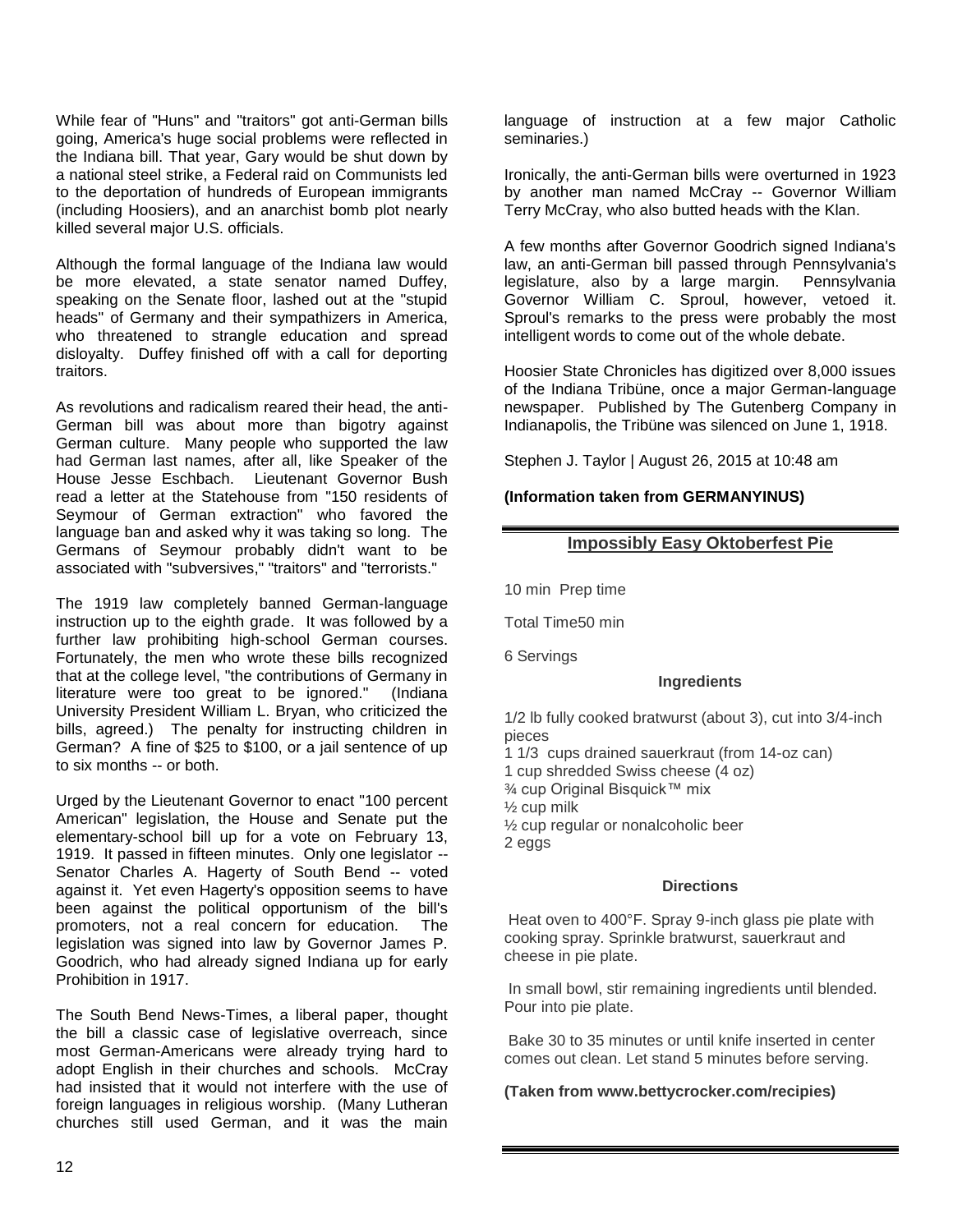# **Endowments at the Dubois County Community Foundation**

#### **Jasper Deutscher Verein (German Club) German Heritage Endowment**

A donor-advised endowment to benefit generations in ensuring that our German heritage is preserved and enriched in Jasper and Dubois County.

#### **Claude and Martina Eckert Sister Cities Endowment**

A designated endowment to provide support to Sister Cities of Jasper, Inc. to support the Jasper/Pfaffenweiler relationship.

A gift to the Jasper Deutscher Verein (German Club) German Heritage Endowment or to the Claude and Martina Eckert Sister Cities Endowment is a wonderful way to remember that special someone. A gift in honor of someone or in memory of someone may be given. The Dubois County Community Foundation will send a letter of acknowledgment to the individual being honored or to the family of someone being remembered. Send your gift along with the appropriate information to the Dubois County Community Foundation, P. O. Box 269, Jasper, IN 47547-0269. Envelopes are also available at the greeting table at each club meeting Enclosed is my gift of \$

to the

(Please specify appropriate Endowment)

I want my gift to be in memory of / in honor of:

| Please acknowledge my gift to: |
|--------------------------------|
|                                |
|                                |
|                                |

# **Gifts to the Jasper Deutscher Verein (German Club) German Heritage Endowment**

April 1, 2015 – June 30, 2015

#### **In Honor of the 50th Wedding Anniversary of Danny and Linda Wehr**

Richard and Gloria Merder

#### **In Memory of Karen Luegers**

Danny and Linda Wehr

# **Oktoberfest From Wikipedia, the free encyclopedia**

Oktoberfest is the world's largest Volksfest (beer festival and travelling funfair). Held annually in Munich, Bavaria, Germany, it is a 16-day folk festival running from late September to the first weekend in October, with more than 6 million people from around the world attending the event every year. Locally, it is often simply called Wiesn, after the colloquial name of the fairgrounds (Theresienwiese) themselves. The Oktoberfest is an important part of Bavarian culture, having been held since 1810. Other cities across the world also hold Oktoberfest celebrations, modeled after the original Munich event.

The Munich Oktoberfest originally took place during the 16 days up to, and including, the first Sunday in October. In 1994, the schedule was modified in response to German reunification so that if the first Sunday in October falls on the 1st or 2nd, then the festival would go on until October 3 (German Unity Day). Thus, the festival is now 17 days when the first Sunday is October 2 and 18 days when it is October 1. In 2010, the festival lasted until the first Monday in October, to mark the anniversary of the event. The festival is held in an area named the Theresienwiese (field, or meadow, of Therese), often called Wiesn for short, located near Munich's center. Large quantities of Oktoberfest Beer are consumed, with 7.7 million litres served during the 16 day festival in 2013.[1] Visitors may also enjoy a mixture of attractions, such as amusement rides, sidestalls and games, as well as a wide variety of traditional food such as Hendl (roast chicken), Schweinebraten (roast pork), Schweinshaxe (grilled ham hock), Steckerlfisch (grilled fish on a stick), Würstl (sausages) along with Brezen (pretzel), Knödel (potato or bread dumplings), Käsespätzle (cheese noodles), Reiberdatschi (potato pancakes), Sauerkraut or Rotkohl/Blaukraut (red cabbage) along with such Bavarian delicacies as Obatzda (a spiced cheese-butter spread) and Weisswurst (a white sausage).